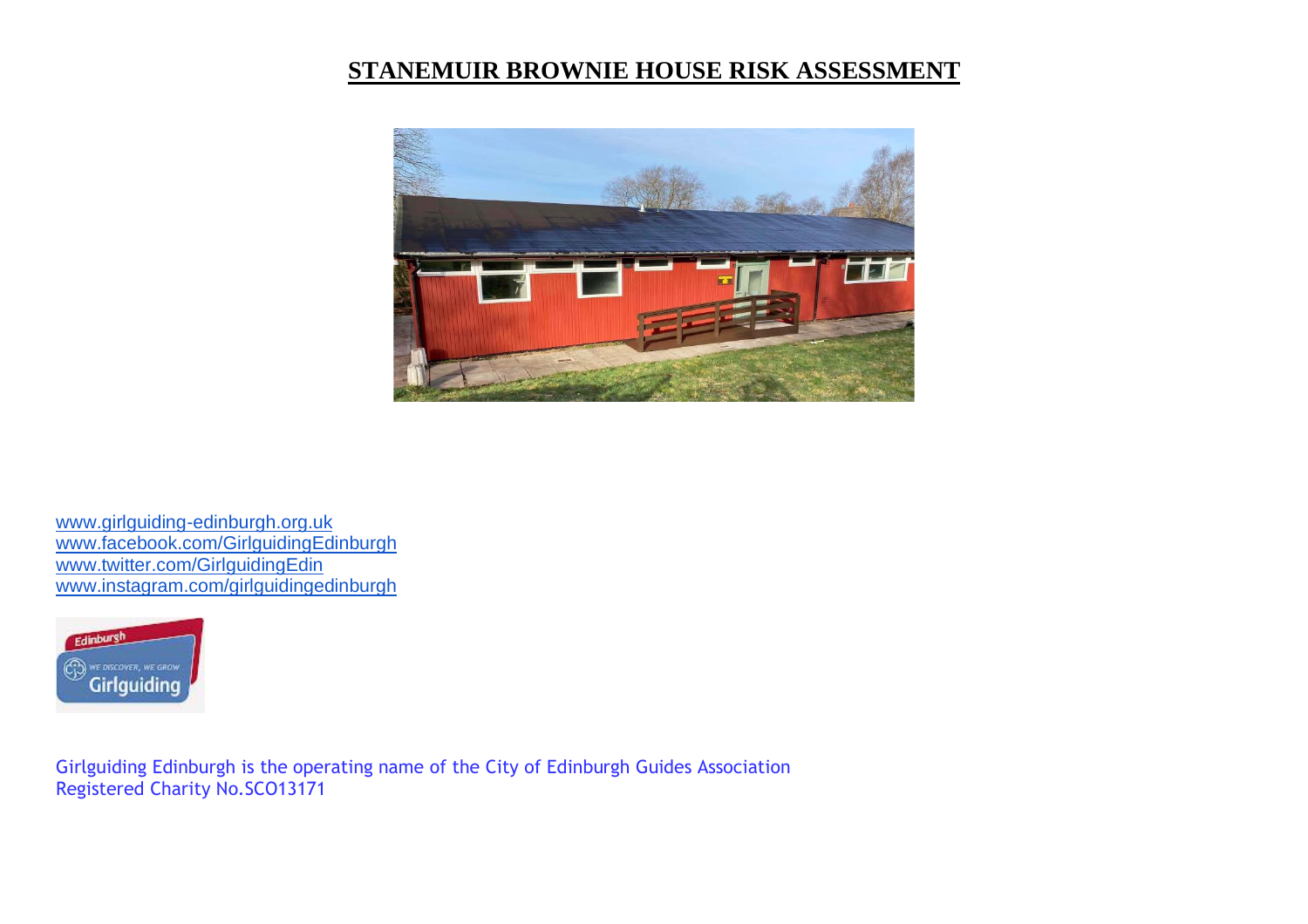| Hazards<br>What could cause harm or<br>damage?     | Who or what is at risk of being<br>affected and how? | What are you already<br>doing?<br>How have you reduced the<br>risk already?                                                                                                                                       | Likelihood of risk<br>occurring<br>(L/M/H) | Severity of<br>risk<br>(L/M/H) | Are further controls necessary?<br>What else needs to happen to<br>reduce the risk to an acceptable<br>level?                                            | Action by:<br>name/date |
|----------------------------------------------------|------------------------------------------------------|-------------------------------------------------------------------------------------------------------------------------------------------------------------------------------------------------------------------|--------------------------------------------|--------------------------------|----------------------------------------------------------------------------------------------------------------------------------------------------------|-------------------------|
| Access gates                                       | All affected as heavy to move                        | Gates should only be<br>opened by adults                                                                                                                                                                          |                                            | $\mathbf{I}$                   | None                                                                                                                                                     |                         |
| Access gates lead to main<br>road                  | Children at risk from traffic<br>accident            | Gates should be kept<br>closed when children<br>staying in the house                                                                                                                                              | M                                          | Н                              | Group leaders to ensure gates<br>are closed and children<br>supervised when outdoors                                                                     |                         |
| Moving cars in driveway<br>Parked cars in driveway | All at risk                                          | Cars should be driven<br>slowly.<br>Parking should be at one<br>side only to allow<br>emergency access                                                                                                            | M                                          | H                              | Group leaders & drivers to be<br>aware.                                                                                                                  |                         |
| Cars getting stuck during wet<br>periods           | All leaders with cars                                | Please park on the<br>designated parking areas<br>The areas to the side of<br>the road are boggy and it is<br>not recommended that<br>you park on any of these                                                    | $\mathbf{I}$                               | M                              | Leader's cars will end up stuck if<br>you park off the road or<br>designated areas                                                                       |                         |
| Adverse weather conditions                         | All                                                  | The weather can be<br>particularly wild at<br>Stanemuir. If snow is<br>forecast have a provision<br>in place to alert parents<br>and leaders to hold off<br>coming until day light and<br>roads have been cleared | $\mathbf{I}$                               | M                              | Your risk assessment should<br>consider this. Ensure your<br>children have suitable clothing<br>and footwear to cope with<br>adverse weather conditions. |                         |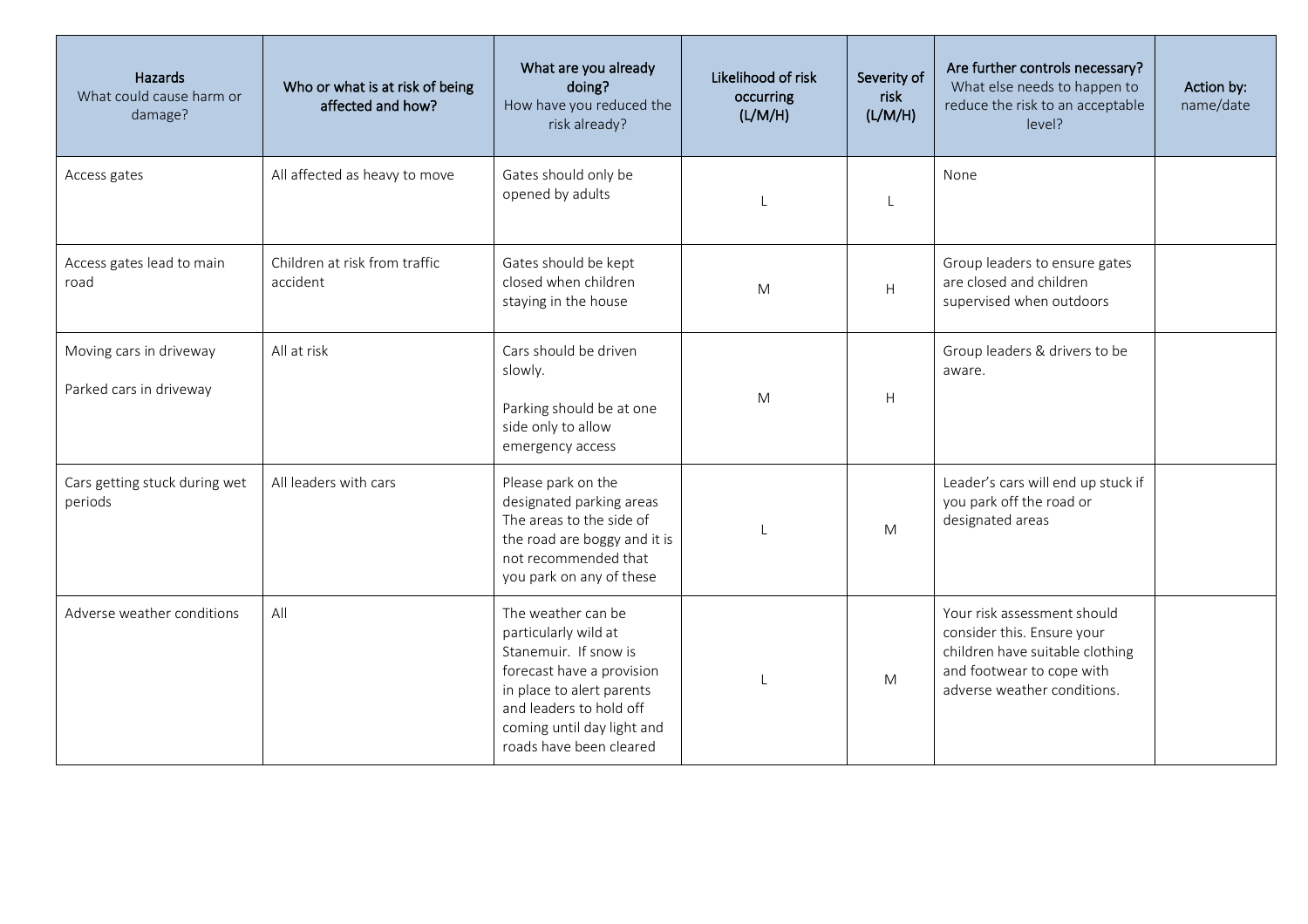| Ramps to Brownie House and<br>pathways when wet                                                                         | All at risk from slipping when wet                             | Moss treatment in use and<br>regular cleaning carried<br>out. Care to be taken<br>when wet on all such<br>surfaces                                                                                          |   | M                         | Use handrail to ensure safety.<br>Adequate supervision of<br>children - no running, especially<br>when wet.                                        |
|-------------------------------------------------------------------------------------------------------------------------|----------------------------------------------------------------|-------------------------------------------------------------------------------------------------------------------------------------------------------------------------------------------------------------|---|---------------------------|----------------------------------------------------------------------------------------------------------------------------------------------------|
| Carrying provisions and<br>equipment into house                                                                         | All                                                            | Risk of injury through<br>lifting heavy items. All<br>heavy items should be<br>lifted and carried by at<br>least two people. Good<br>practice in ensuring items<br>are not too heavy should<br>be in place. |   | ${\sf M}$                 | Group leaders responsible for<br>ensuring items are not too<br>heavy and leaders have been<br>briefed on appropriate manual<br>lifting techniques. |
| Patio height at rear of the<br>house                                                                                    | Children at risk from falls                                    | Metal railing fitted to<br>prevent this                                                                                                                                                                     |   | M                         | Children should be supervised<br>when on patio and not allowed<br>to walk along outside of railing                                                 |
| Outside play equipment                                                                                                  | Children - slips, trips, and falls                             | Equipment should be<br>visually inspected by group<br>leaders before use                                                                                                                                    |   |                           | Children should be supervised<br>when using the equipment                                                                                          |
| Steep slopes in grounds<br>and uneven ground outside<br>the house, provide danger of<br>tripping, falling, or slipping. | All                                                            | Adult supervision if<br>children playing outside.                                                                                                                                                           |   |                           | Children should be supervised<br>when outdoors.                                                                                                    |
| Boggy areas to rear of house<br>at boundary wall<br>Water hole at top of hill                                           |                                                                | Children should be<br>wearing suitable footwear<br>if outside.                                                                                                                                              | M | $\boldsymbol{\mathsf{H}}$ |                                                                                                                                                    |
|                                                                                                                         |                                                                | Water hole is fenced off.                                                                                                                                                                                   |   |                           |                                                                                                                                                    |
| Double door access from<br>corridor to main hall                                                                        | All at risk from door swinging<br>towards them from other side | Doors marked with IN and<br>OUT signs                                                                                                                                                                       | M |                           | Everyone to be made aware of<br>this.                                                                                                              |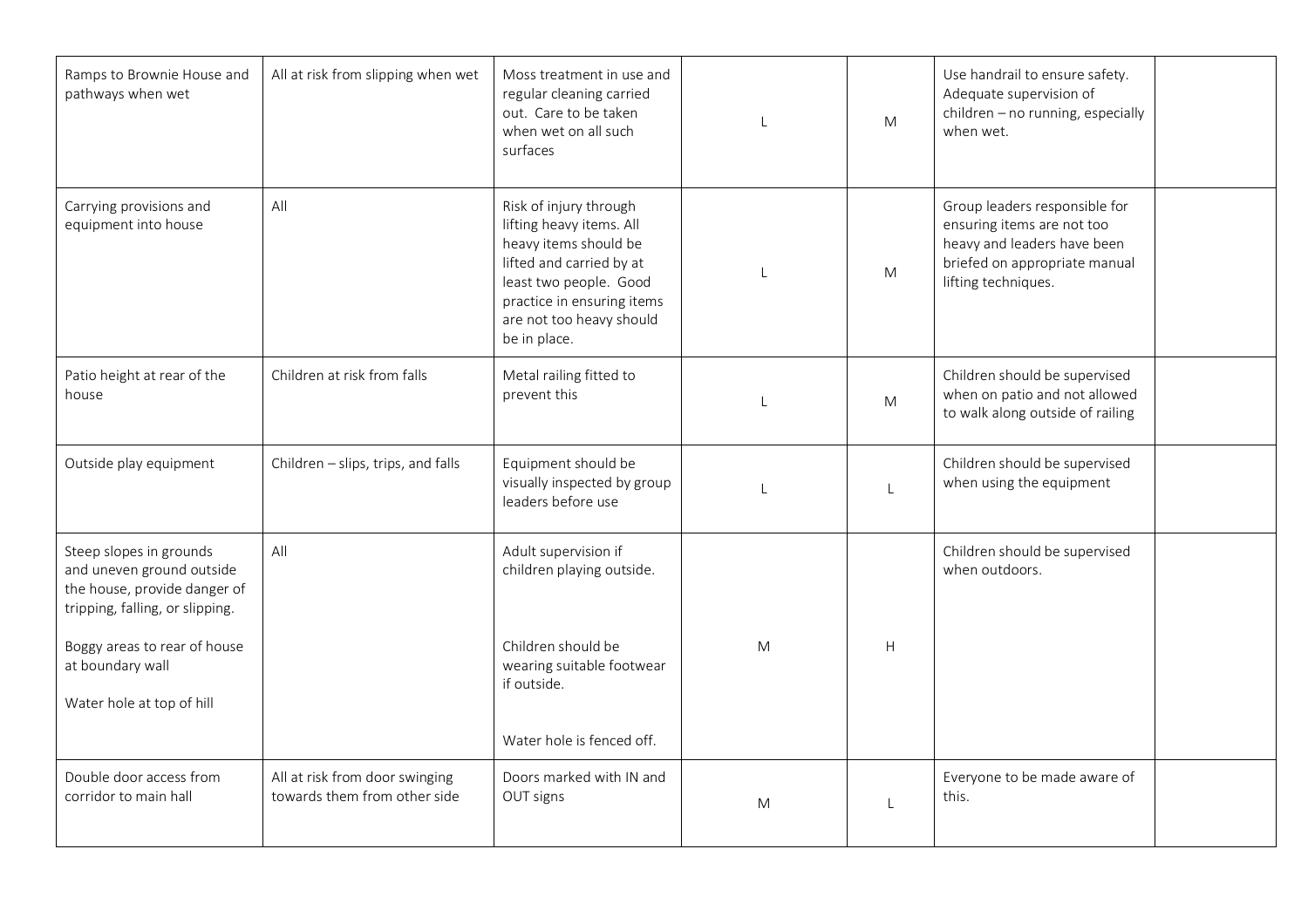| Open fire in main hall          | All at risk from burns or fire in<br>building | Only adults to light & tend<br>the fire. Logs, kindling, and<br>fire lighters provided. No<br>other material to be used<br>on the fire.<br>Fireguard should always be<br>kept in place.<br>Ensure fire is out before<br>going to bed or leaving the<br>building at the end of stay.<br>Ashes should be emptied<br>into the bin provided. | M              | H                         |                                                                                                                                                |                                               |
|---------------------------------|-----------------------------------------------|------------------------------------------------------------------------------------------------------------------------------------------------------------------------------------------------------------------------------------------------------------------------------------------------------------------------------------------|----------------|---------------------------|------------------------------------------------------------------------------------------------------------------------------------------------|-----------------------------------------------|
| Electricity supply & appliances | All at risk                                   | In the event of a power<br>failure spare torches and<br>lanterns are located in the<br>cupboard in the cloakroom<br>in the hall                                                                                                                                                                                                          |                |                           | Light to be provided to main<br>areas. Contact power company<br>to establish how long it might<br>be off. Try to avoid opening the<br>freezer. |                                               |
|                                 |                                               | Portable appliance testing<br>is conducted on an annual<br>basis. Devices are labelled<br>with their last inspection<br>date. Leaders bringing<br>other electrical equipment<br>is to be discouraged. Any<br>devices used should have<br>cables and plugs checked<br>to ensure no sign of wear                                           | $\overline{1}$ | $\boldsymbol{\mathsf{H}}$ | Group/unit leader to ensure any<br>electrical devices brought on<br>site are checked for any signs of<br>wear and tear of cables or plugs.     | Annual check                                  |
|                                 |                                               | and tear and risk of injury<br>or fire.<br>Electrical devices should<br>be turned off overnight<br>with the exception of the<br>fridge & freezer.                                                                                                                                                                                        |                |                           | All electrical devices to be<br>turned off overnight                                                                                           | Electrical<br>certificate dated<br>April 2022 |
|                                 |                                               | Electrical fixed wiring<br>throughout the building is<br>subject to inspection and<br>testing by an approved                                                                                                                                                                                                                             |                |                           |                                                                                                                                                |                                               |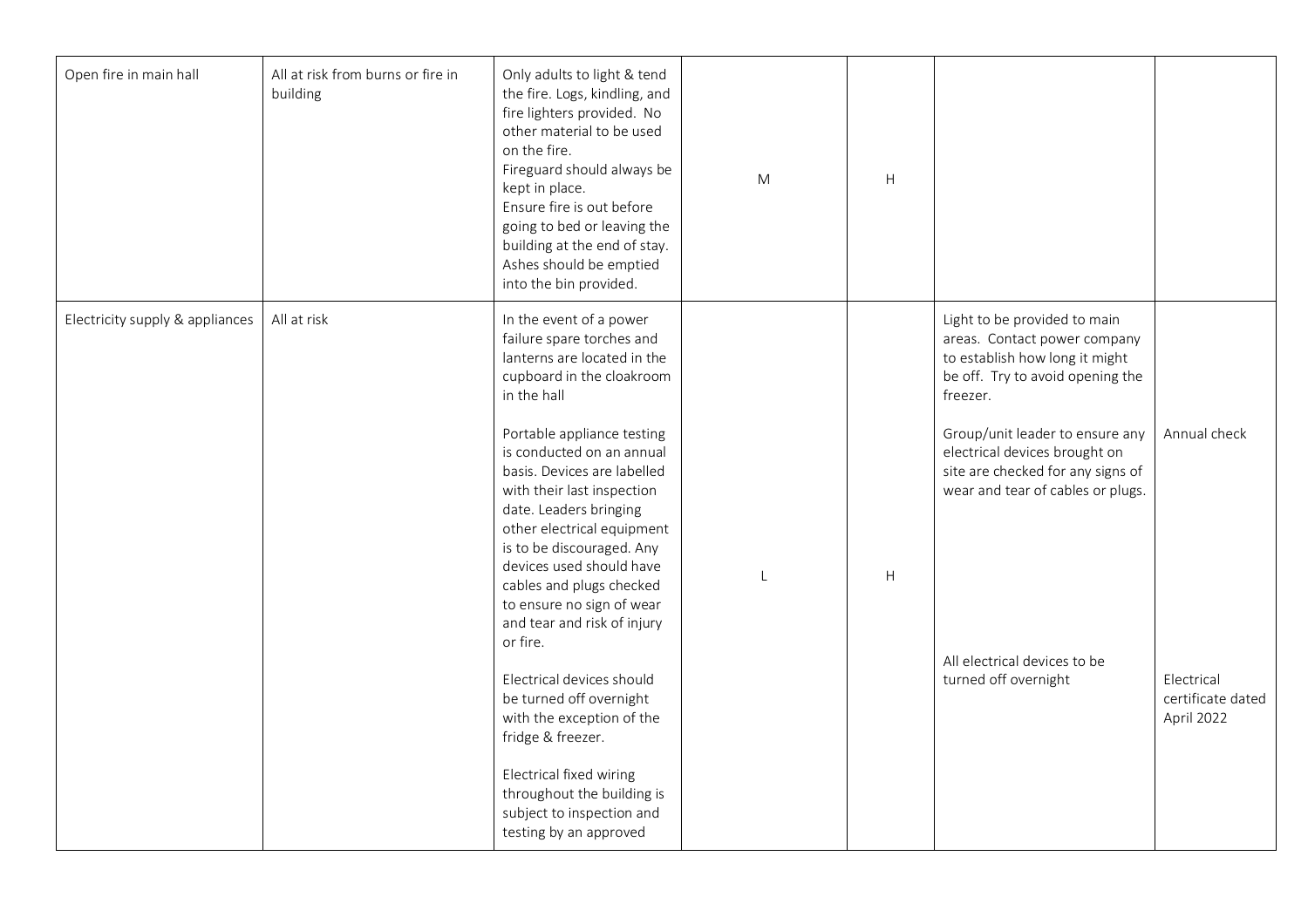|                                        |             | person every five years in<br>accordance with current<br>legislation.                                                                                                                                                                                                                                                                                                                                                                                                                                                                                                                                                                                    |           |                           |                                                          |                                                                                                                        |
|----------------------------------------|-------------|----------------------------------------------------------------------------------------------------------------------------------------------------------------------------------------------------------------------------------------------------------------------------------------------------------------------------------------------------------------------------------------------------------------------------------------------------------------------------------------------------------------------------------------------------------------------------------------------------------------------------------------------------------|-----------|---------------------------|----------------------------------------------------------|------------------------------------------------------------------------------------------------------------------------|
| Portable Electrical Devices<br>(users) | All at risk | Portable charging devices<br>must not be left on<br>overnight                                                                                                                                                                                                                                                                                                                                                                                                                                                                                                                                                                                            | ${\sf M}$ | $\boldsymbol{\mathsf{H}}$ | Group leaders to check these<br>are not in use overnight | None                                                                                                                   |
| Fire                                   | All at risk | Smoke Alarms installed<br>throughout the house.<br>In the event of a fire the<br>Fire Service must be called<br>on 999<br>Fire Drill and Evacuation -<br>It's the responsibility of<br>group/unit leaders to have<br>a list of all persons staying<br>in the house to ensure all<br>are safely evacuated in the<br>event of the fire alarm<br>sounding.<br>Everyone must be made<br>aware of the locations of<br>fire exits<br>A fire drill must be carried<br>out with everyone shortly<br>after arrival.<br><b>Emergency lighting is</b><br>installed and serviced<br>annually<br>Muster Point is located by<br>a sign on the hill beyond<br>the house | L         | H                         | None<br>Group/unit leaders carry out fire<br>drill       | Six monthly<br>check Apr 22<br>Fire alarm<br>testing monthly<br>and recorded in<br>the sheet<br>available for<br>this. |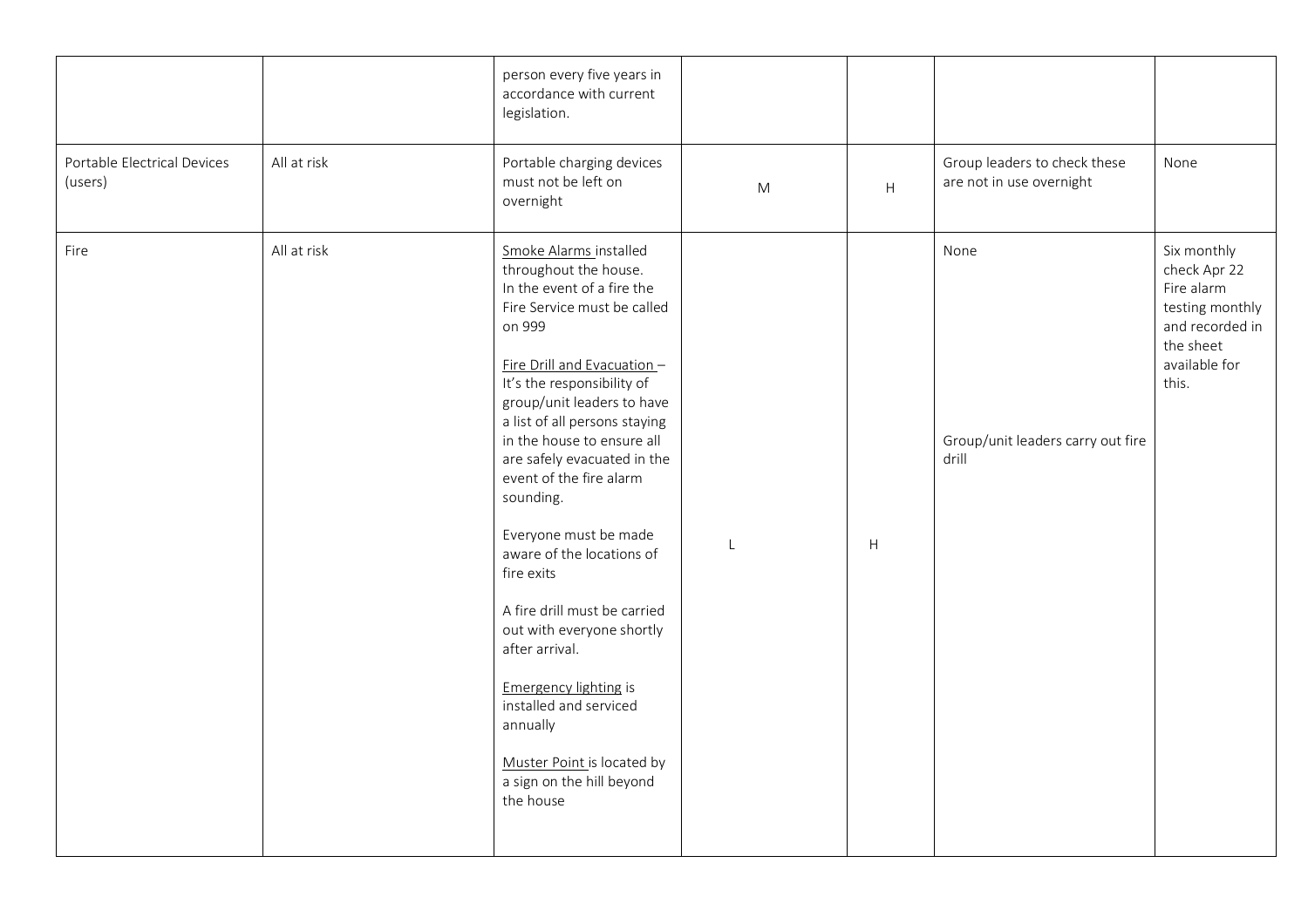|                       |     | Extinguishers & Fire<br>Blankets<br>Extinguishers are in the<br>main hall, kitchen, and<br>corridor. Fire blankets are<br>located in the kitchen area.<br>An approved contractor<br>checks the<br>extinguishers on an annual |   | Users must familiarise<br>themselves with locations of                                                                                           | Annually<br>Nov 2021                                                  |
|-----------------------|-----|------------------------------------------------------------------------------------------------------------------------------------------------------------------------------------------------------------------------------|---|--------------------------------------------------------------------------------------------------------------------------------------------------|-----------------------------------------------------------------------|
|                       |     | basis.<br>Emergency exits<br>These are clearly marked<br>and must not<br>be obstructed.<br>Smoking is prohibited in<br>the house and grounds<br>except for the designated<br>smoking area outside in<br>the patio area.      |   | extinguishers and fire exits.<br>Leaders to ensure smoking only<br>undertaken at designated area.                                                |                                                                       |
| Water supply          | All | All cold water to the house<br>is fed from mains water<br>supply<br>Waste food should not be<br>allowed to<br>fall down the sink.                                                                                            | M | None<br>use of sink plug strainers<br>(provided)                                                                                                 | Legionella<br>Risk assessment<br>completed<br>February 2022           |
| Food Preparation Area | All | A separate hand wash area<br>is provided in the kitchen<br>and should be used.<br>Colour coded chopping<br>boards are provided to<br>prevent food<br>contamination during food<br>preparation.                               | M | It's the responsibility of the<br>group leader to ensure that a<br>high standard of food hygiene<br>practice is used in all food<br>preparation. | Chopping<br>boards are<br>replaced<br>$annually - new$<br>in May 2022 |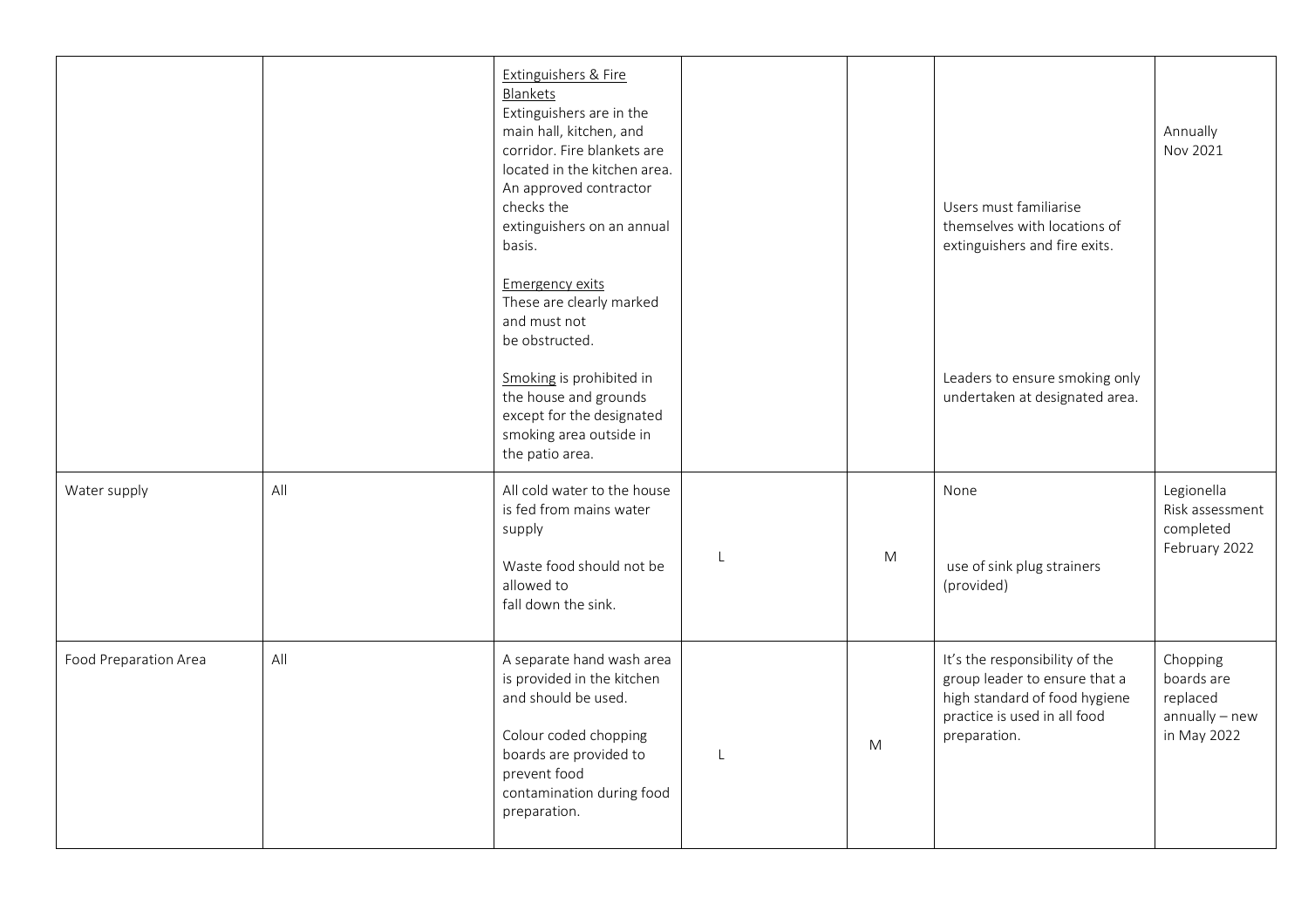|                 |     | All users are expected to<br>leave the kitchen area and<br>all equipment in a high<br>standard of cleanliness at<br>the end of their stay and to<br>remove all unused foods.                                                                                                                                                                                                                                                                                                                                                                                                                                                 |   |   |                                                                                                                                                                                                                                                                                                                                          |                                          |
|-----------------|-----|------------------------------------------------------------------------------------------------------------------------------------------------------------------------------------------------------------------------------------------------------------------------------------------------------------------------------------------------------------------------------------------------------------------------------------------------------------------------------------------------------------------------------------------------------------------------------------------------------------------------------|---|---|------------------------------------------------------------------------------------------------------------------------------------------------------------------------------------------------------------------------------------------------------------------------------------------------------------------------------------------|------------------------------------------|
| Food storage    | All | Food storage should be in<br>the fridge and cupboards.<br>Do not leave any food out,<br>that can attract vermin.<br>Fridge and freezer should<br>be cleaned out on<br>departure, all food should<br>be taken away                                                                                                                                                                                                                                                                                                                                                                                                            |   | M | Fridge and freezer temperature<br>should be checked and<br>recorded on arrival, a record<br>sheet is provided in the folder<br>to enable this to be done.<br>Ensure fridge and freezer are<br>empty and all food storage<br>cupboards are emptied.                                                                                       |                                          |
| Waste & Rubbish | All | Commercial bins are<br>provided beside<br>the front gates for the<br>removal of rubbish from<br>the site.<br>The sceptic tank becoming<br>blocked by the disposal of<br>inappropriate items down<br>the toilets or drains.<br>Recycling of all clean<br>paper, cardboard,<br>tins, glass and plastic are<br>encouraged by all users.<br>Recycling<br>No bin bags or food waste<br>should be stored outside<br>the house to avoid the risk<br>of fire and vermin. All<br>rubbish should be taken to<br>the main bins.<br>Any medical waste should<br>be taken off site by the<br>group leader to be<br>disposed of correctly. | L | L | It's the responsibility of the<br>group leader to ensure all<br>rubbish and recycling is<br>disposed of in the appropriate<br>manner.<br>Other than toilet paper, no<br>sanitary products should be<br>flushed down the toilets. These<br>should be disposed of in the<br>bins provided.<br>Vermin control undertaken at<br>the property | None<br>Annual contract<br>with Rentokil |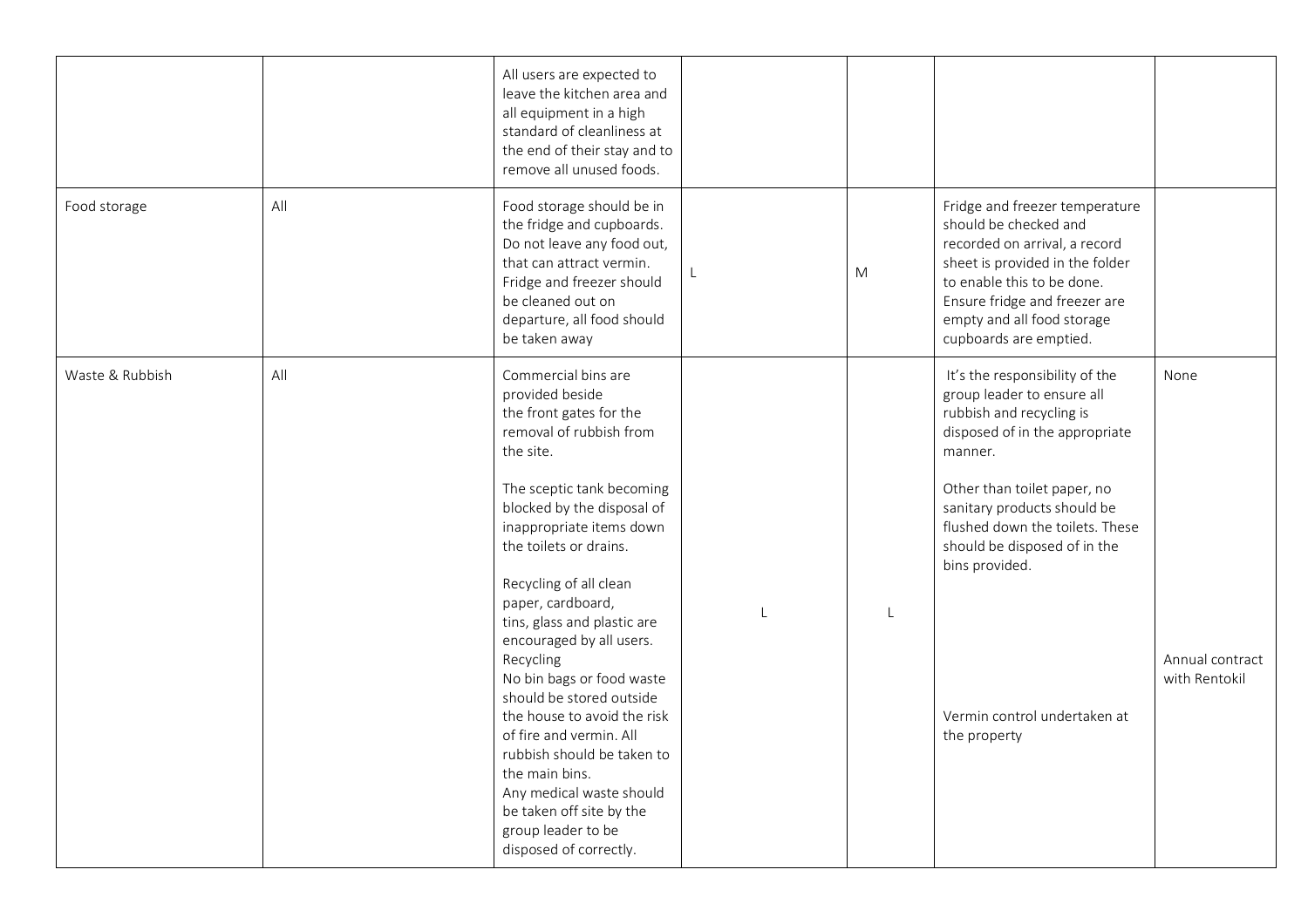| Water spills and accidents     | All              | Where water is spilled<br>anywhere in the building,<br>this should be mopped up<br>and care taken until the<br>floor dries                                                                                                                                                                                                                             |              |              | Use mops and buckets available<br>in cupboard beside the door to<br>clear up any spillage and avoid<br>area until dry. |      |
|--------------------------------|------------------|--------------------------------------------------------------------------------------------------------------------------------------------------------------------------------------------------------------------------------------------------------------------------------------------------------------------------------------------------------|--------------|--------------|------------------------------------------------------------------------------------------------------------------------|------|
| Cleaning materials             | All              | Only eco-friendly products<br>should be used as we have<br>a sceptic tank.<br>All cleaning materials<br>should be stored in a safe<br>place out of the reach of<br>children                                                                                                                                                                            |              | $\mathsf{L}$ | Group leaders are responsible<br>for ensuring the cleaning<br>materials are stored and used<br>safely.                 | None |
| First Aid                      | All              | There is a very basic first<br>aid kit on site for anyone<br>using the property.<br>Groups are responsible for<br>their own first aid and<br>should have a designated<br>first aider. First aid kits<br>should be brought with<br>each group and kept<br>within the leaders' rooms.<br>All medicines should be<br>kept out of the reach of<br>children | L            | L            | Girl guiding guidelines should be<br>followed.                                                                         |      |
| Residential Event Notification | Leader in charge | All could be at risk if no risk<br>assessment in place to<br>cover attendees. REN or<br>similar form to be lodged<br>with Outdoors team if<br>group is not from<br>Edinburgh County.                                                                                                                                                                   | $\mathbf{I}$ | L            | Check for safeguarding being in<br>place, and for sign off by other<br>authorizing body.                               |      |
| COVID                          | All              | The risk of spreading covid<br>within the group or<br>passing it on to other<br>groups. There is no bed<br>linen, towels or dishtowels                                                                                                                                                                                                                 |              | $\mathsf{L}$ | PPE and hand sanitizer to be<br>used to minimize risk of spread<br>of covid.                                           |      |